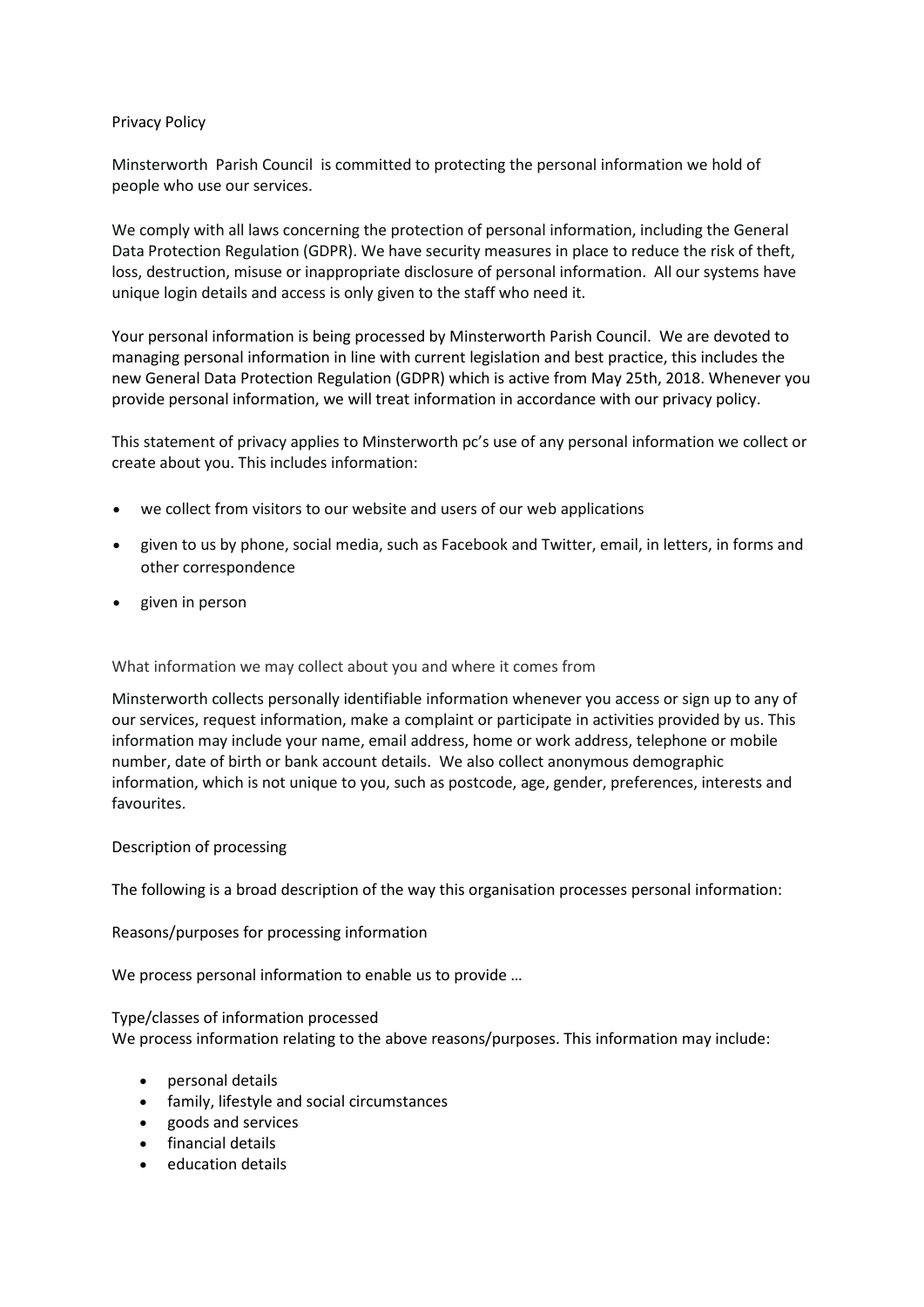- employment details
- customers
- suppliers
- staff
- people contracted to provide a service
- complainants, enquirers or their representatives
- professional advisers and consultants
- landlords
- people captured by CCTV images
- representatives of other organisations
- elected members

We also process sensitive classes of information that may include:

- physical or mental health details
- racial or ethnic origin
- religious or other beliefs
- trade union membership

# Who the information is processed about

We process personal information about customers and clients, advisers and other professional experts and employees.

Who the information may be shared with

We sometimes need to share the personal information we process with the individual them self and with other organisations. Where this is necessary we are required to comply with all aspects of GDPR. What follows is a description of the types of organisations we may need to share some of the personal information we process with for one or more reasons. Where necessary or required we share information with:

- business associates, professional advisers
- family, associates and representatives of the person whose personal data we are processing
- suppliers
- local and central government
- financial organisations
- ombudsmen and regulatory authorities
- credit reference and debt collection agencies
- healthcare professionals, social and welfare organisations
- current, past or prospective employers
- examining bodies
- service providers

# How we use the information we collect about you

We process personal information to enable us to provide a range of government services to local people and businesses which include:

- maintaining our own accounts and records
- supporting and managing our employees
- promoting the services we provide
- carrying out health and public awareness campaigns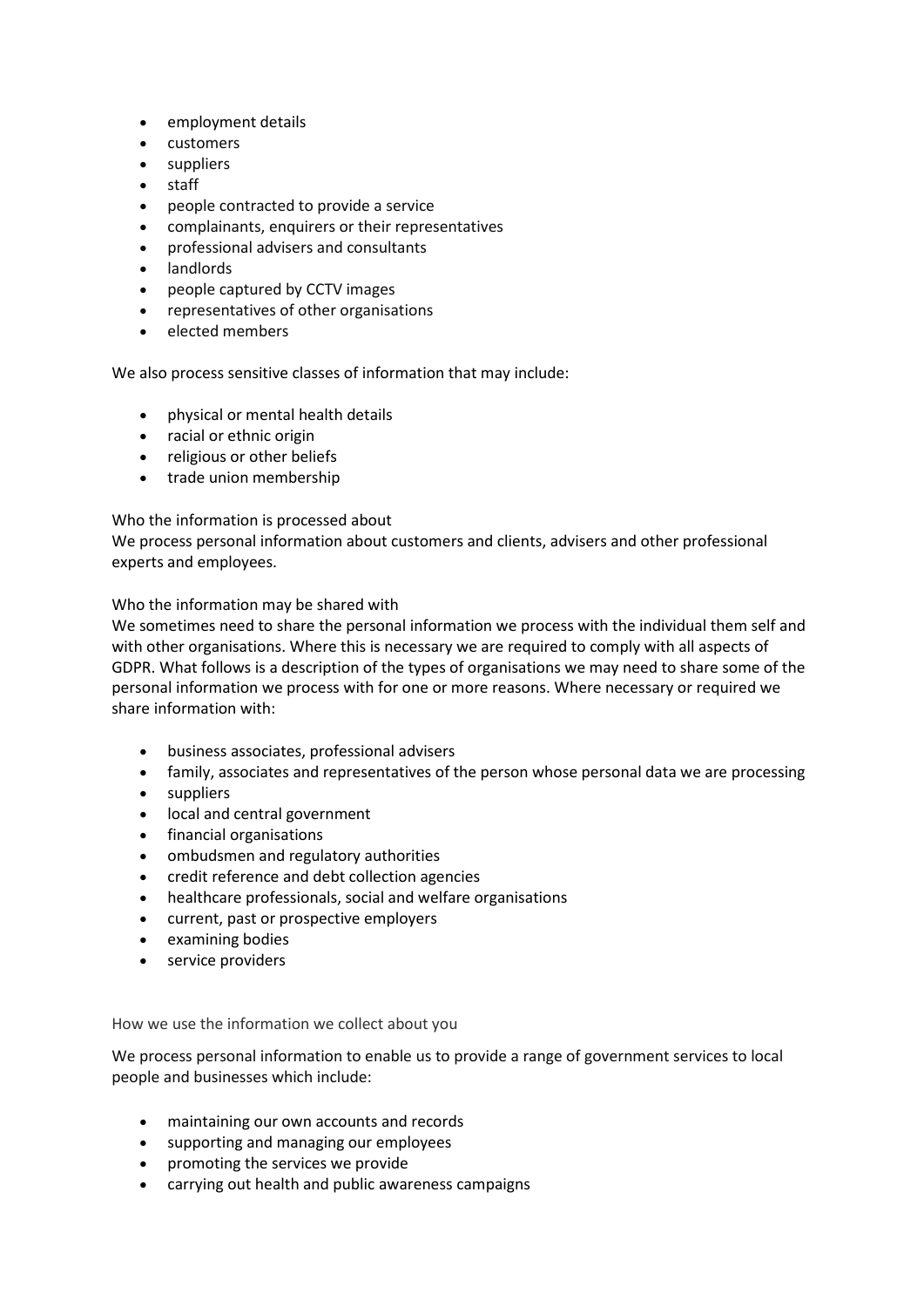- managing our property
- carrying out surveys
- crime prevention including the use of CCTV
- corporate administration and all activities we are required to carry out as a data controller and public authority
- undertaking research
- internal financial support and corporate functions
- managing archived records for historical and research reasons
- planning including applications and decisions, building control, local plans and conservation

#### Consent

We will ask you for your permission to process your personal information if it is not covered by a public task or legal duty. This might be when we want to use your information in a way which is unexpected or different to the original purpose where there is no legal basis. If we rely on your consent to process your personal information, you have the right to withdraw that consent at any time. If you wish to withdraw your consent, please contact the service that asked for your consent in the first instance.

We will need the parental consent of children under the age of 13 if we offer services directly to children over the internet. We will make reasonable efforts to verify age and parental responsibility.

#### When we may use your details to contact you

Xxxxx Parish Council may contact you in a variety of circumstances, for instance:

- in relation to any service, activity or online content you have requested or signed up for to make sure that we can deliver the services to you, e.g. to verify your email when you sign up to an online account, to help you reset your password or to check if you still want to use the service (if your account has not been active recently)
- in response to any correspondence we receive from you or any comment or complaint you make
- in relation to any personalised services you are receiving
- to invite you to participate in surveys about the council services

| <b>Retention Period</b> | Our retention policy can be obtained by contacting the clerk, or visiting<br>our website. |
|-------------------------|-------------------------------------------------------------------------------------------|
| Where stored:           | Electronic, paper                                                                         |
| Authority:              | <b>Minsterworth Parish Council</b>                                                        |

# **Retention policy**